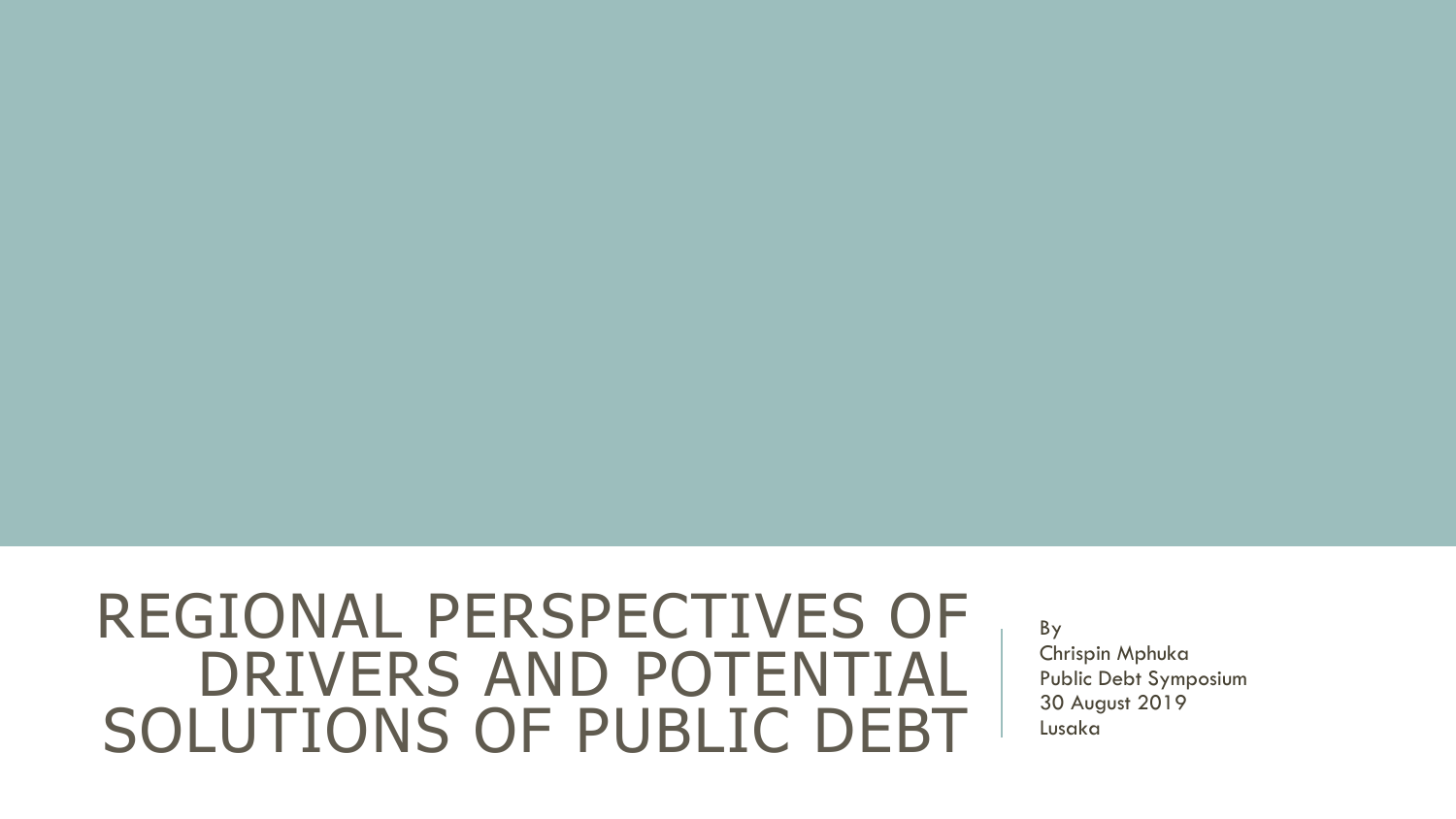# **OUTLINE**

**Introduction** 

Sub-Saharan Africa's Debt Situation after Debt Relief

Drivers of Rising Debt in Africa

Historical Perspective

Current causes

What can be done for Africa to avoid debt crisis

Conclusion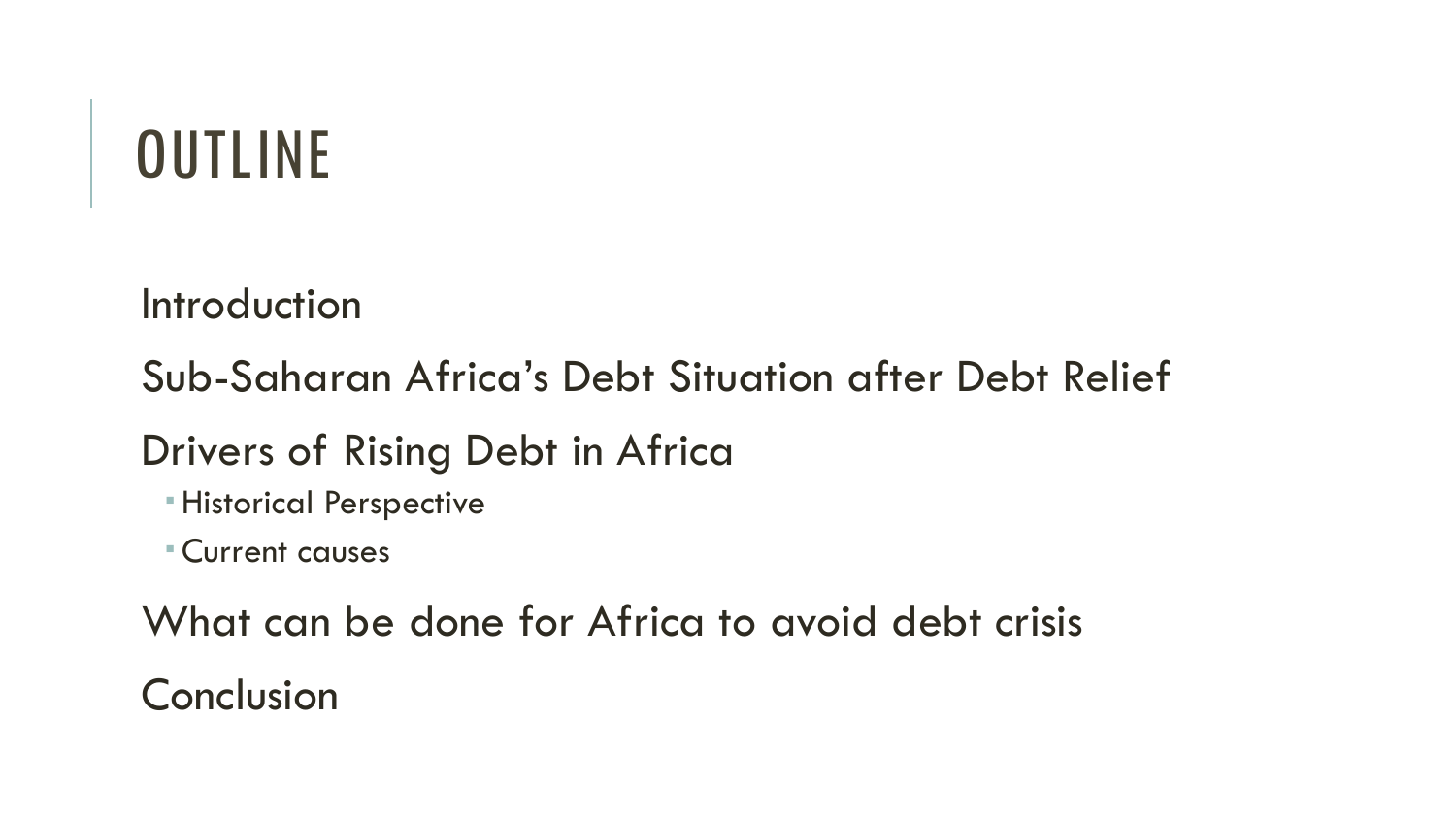# INTRODUCTION

Increasing concerns, due to rising debt levels, have been raised on the looming debt crisis in Africa.

As of 2017, 19 African countries had exceeded the 60% debt-to-GDP threshold set by the African Monetary Co-operation Program (AMCP)

While 24 countries had surpassed the 55% debt-to-GDP ratio suggested by the IMF.

As at 31 July 2019, the IMF reports that 37% of Sub-Saharan countries are either in debt distress or in risk of debt distress.

Within the Southern Africa region, Mozambique and Zimbabwe are in debt distress already while Zambia is in high risk of debt distress.

Rising domestic borrowing crowding out private sector and dampening economic growth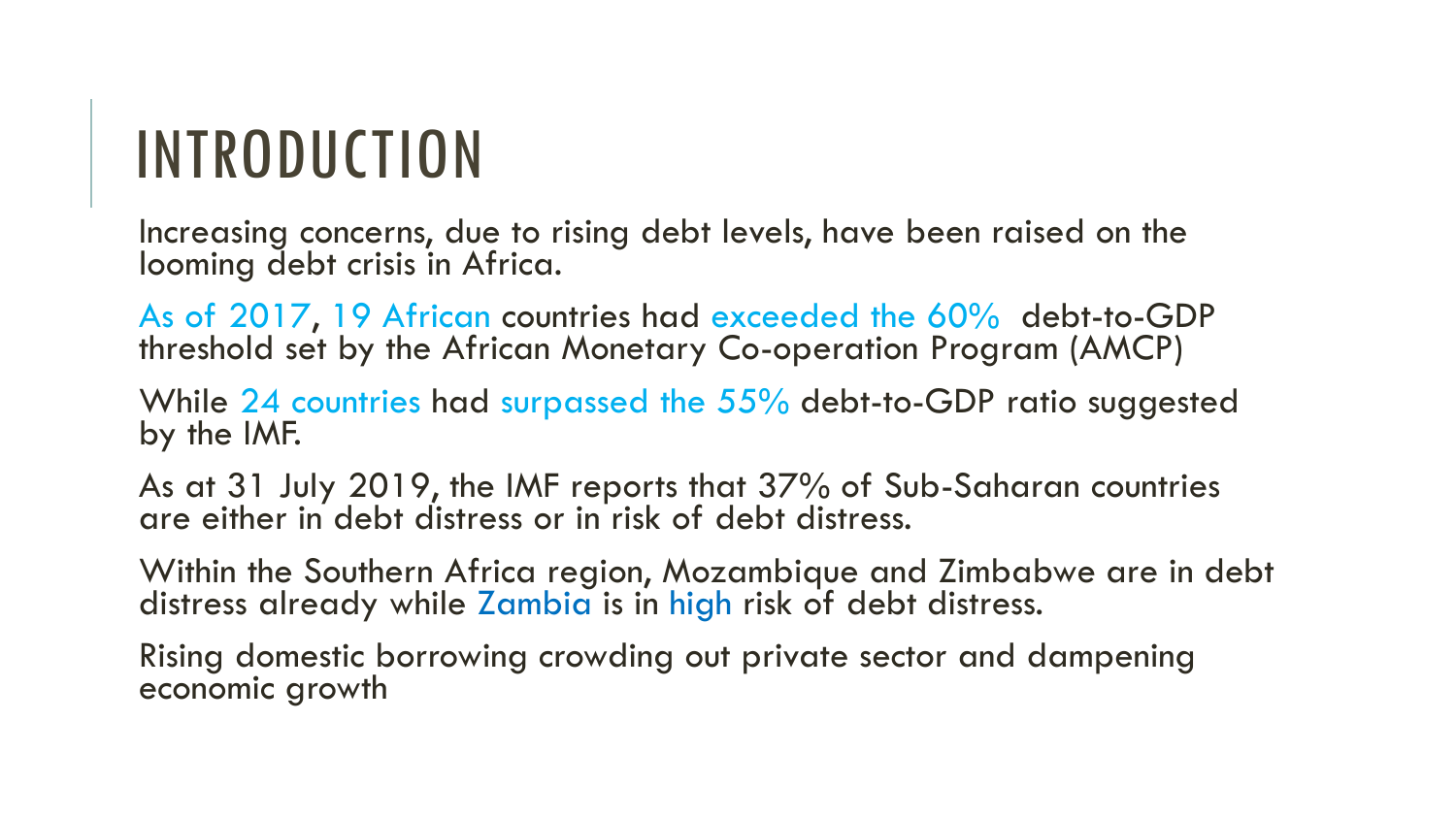## INTRODUCTION

According to Coulibary et al. (2019):

- A higher share of debt is now commercial debt
- Consequently, this has caused debt servicing costs to increase rapidly. Interest cost as a share of government revenues doubled from 5 percent in 2012 to 10 percent in 2017.
- Interest cost increase has been particularly large in Angola, Nigeria, Ghana, and Burundi, rising by almost 20 percentage points.
- As a result, interest costs now account for 10 percent of government revenues in 17 countries, compared with six countries in 2012.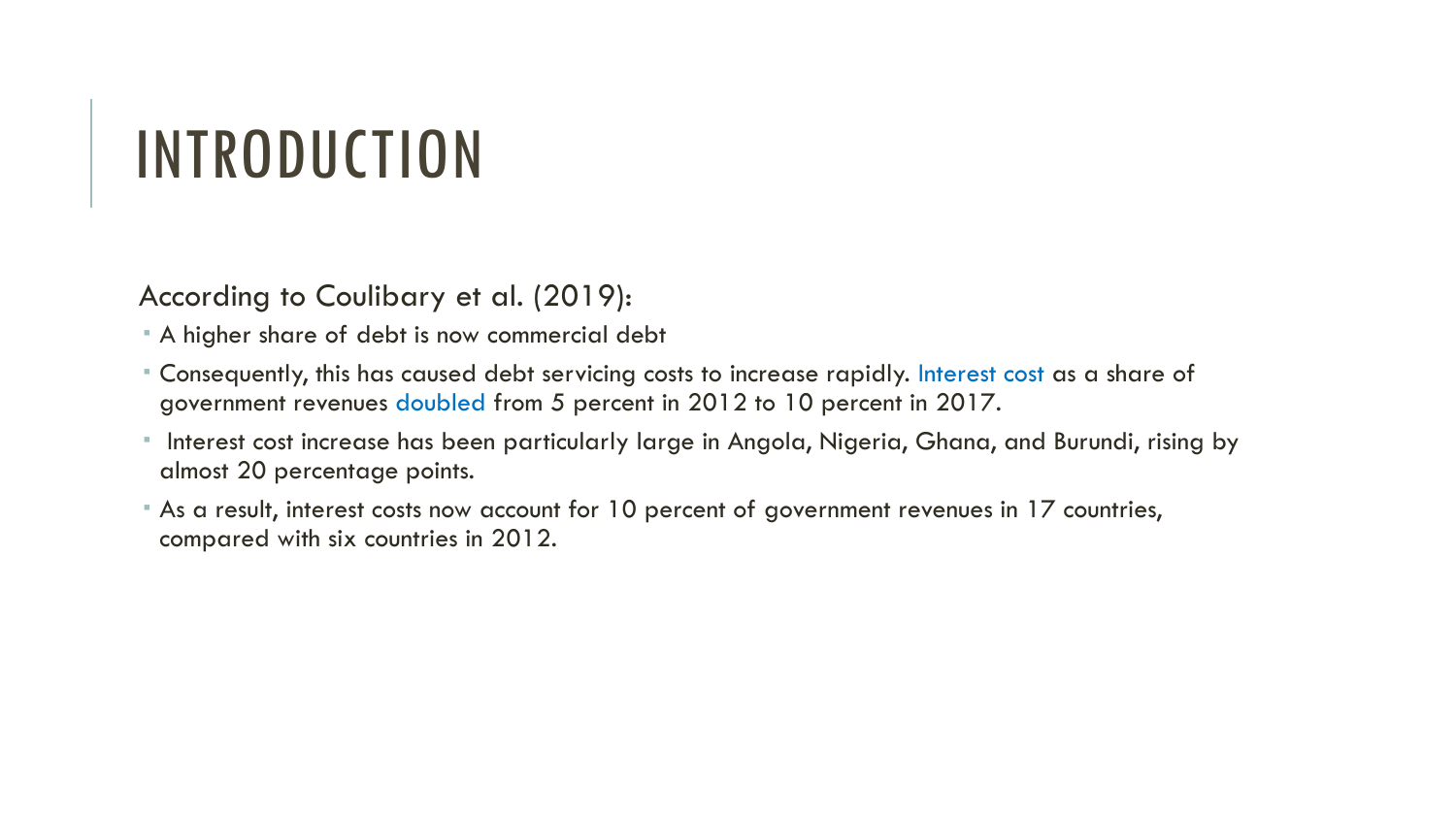#### SUB-SAHARAN AFRICA'S DEBT SITUATION AFTER DEBT RELIEF (GENERAL DEBT AS % OF GDP)

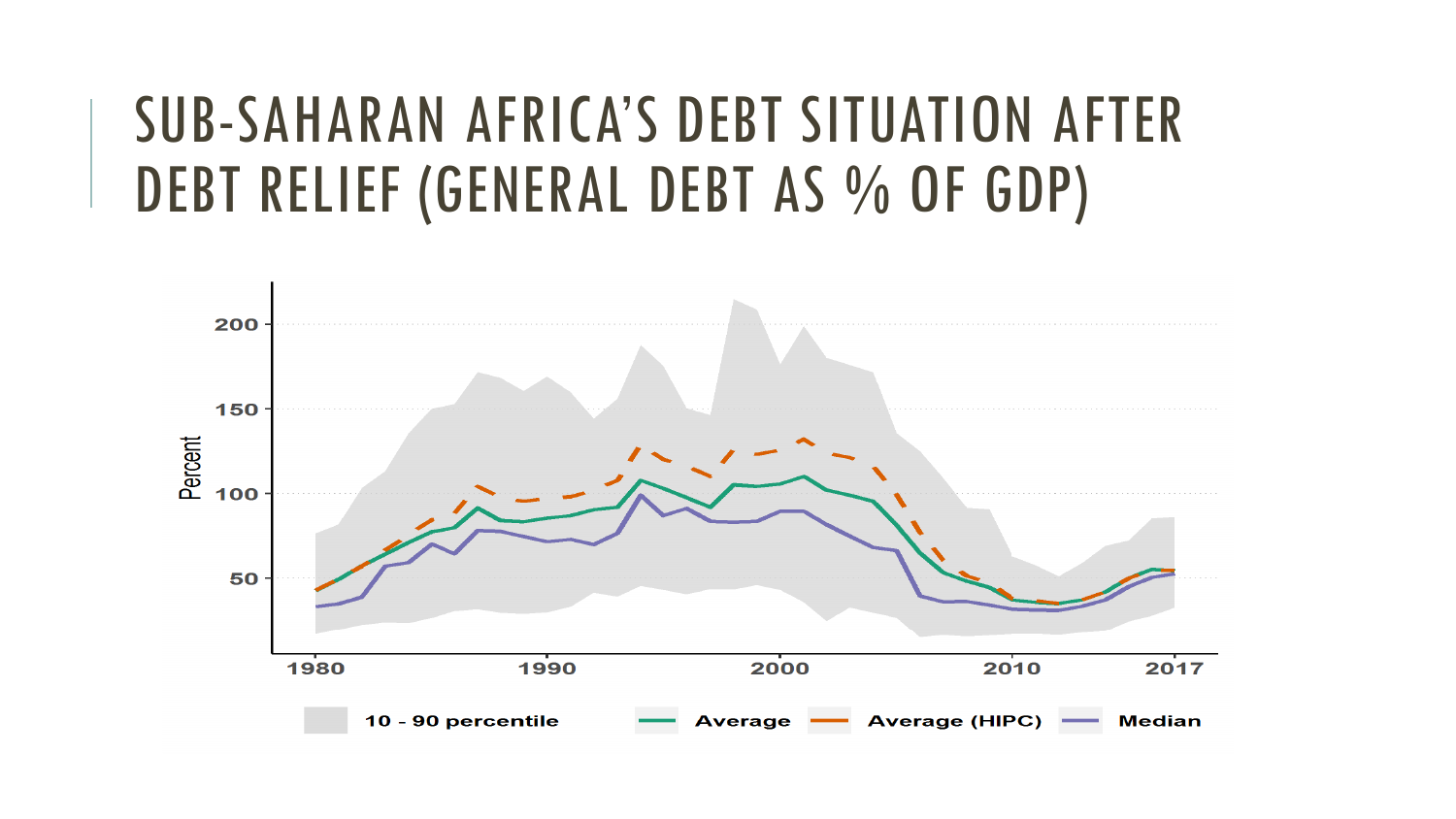#### SUB-SAHARAN AFRICA'S DEBT SITUATION AFTER DEBT RELIEF ( IMF 2018 REGIONAL ECONOMIC OUTLOOK)

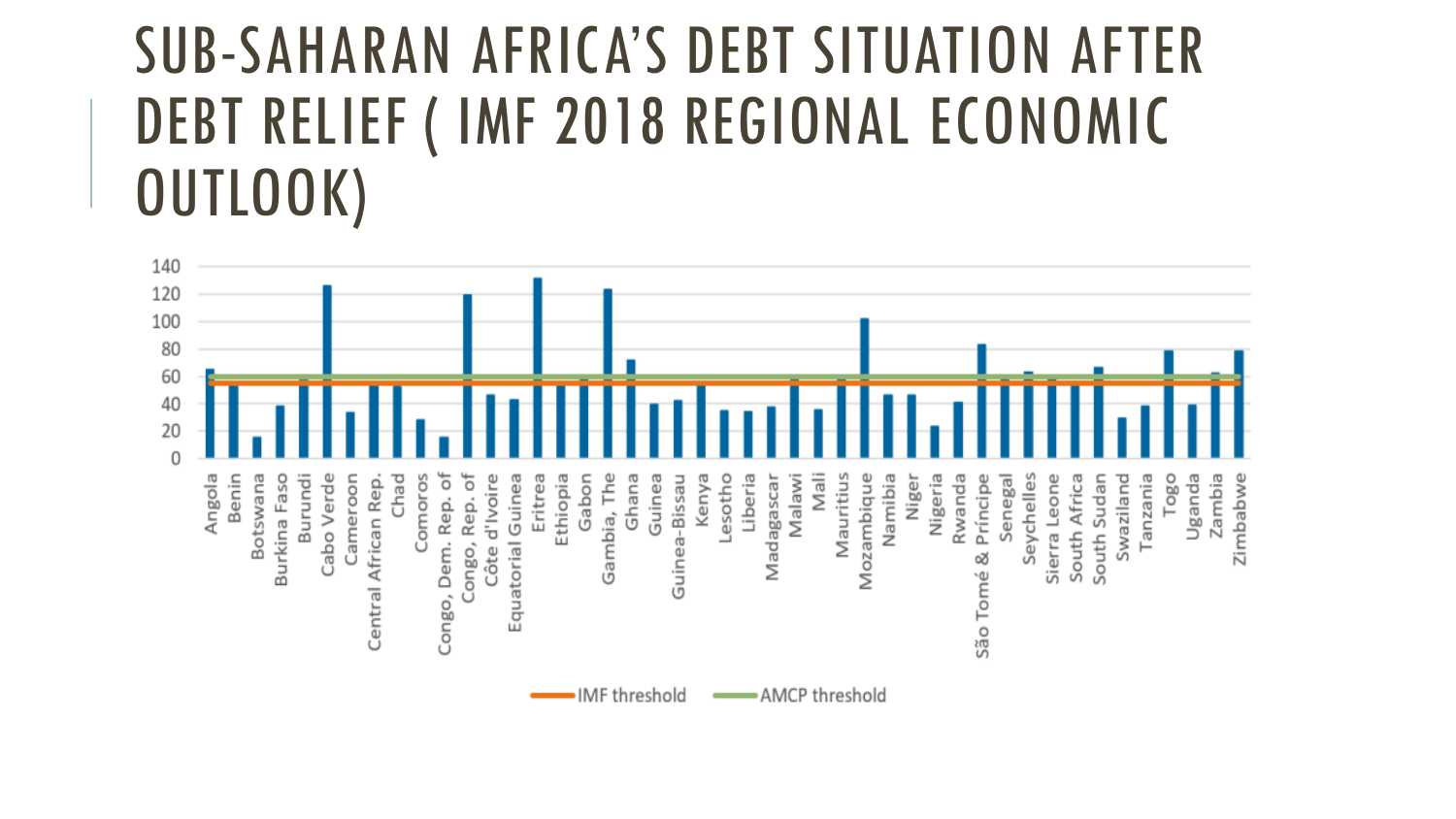# DRIVERS OF RISING DEBT IN AFRICA : A HISTORICAL PERSPECTIVE

According to Onyekwena and Ekeruche (2019):

Africa's debt crisis of the 1980s and 90s started in the 1960s from a public spending spree by newly independent countries to stimulate their economies through rapid investment in industry and infrastructure

Commodity booms and heavy use of external debt supported this spending as policy leaders relied on future export earnings and economic growth to improve the capacity to service the debt

Notably, those countries did not reduce expenditures during negative commodity shocks and instead took on more loans.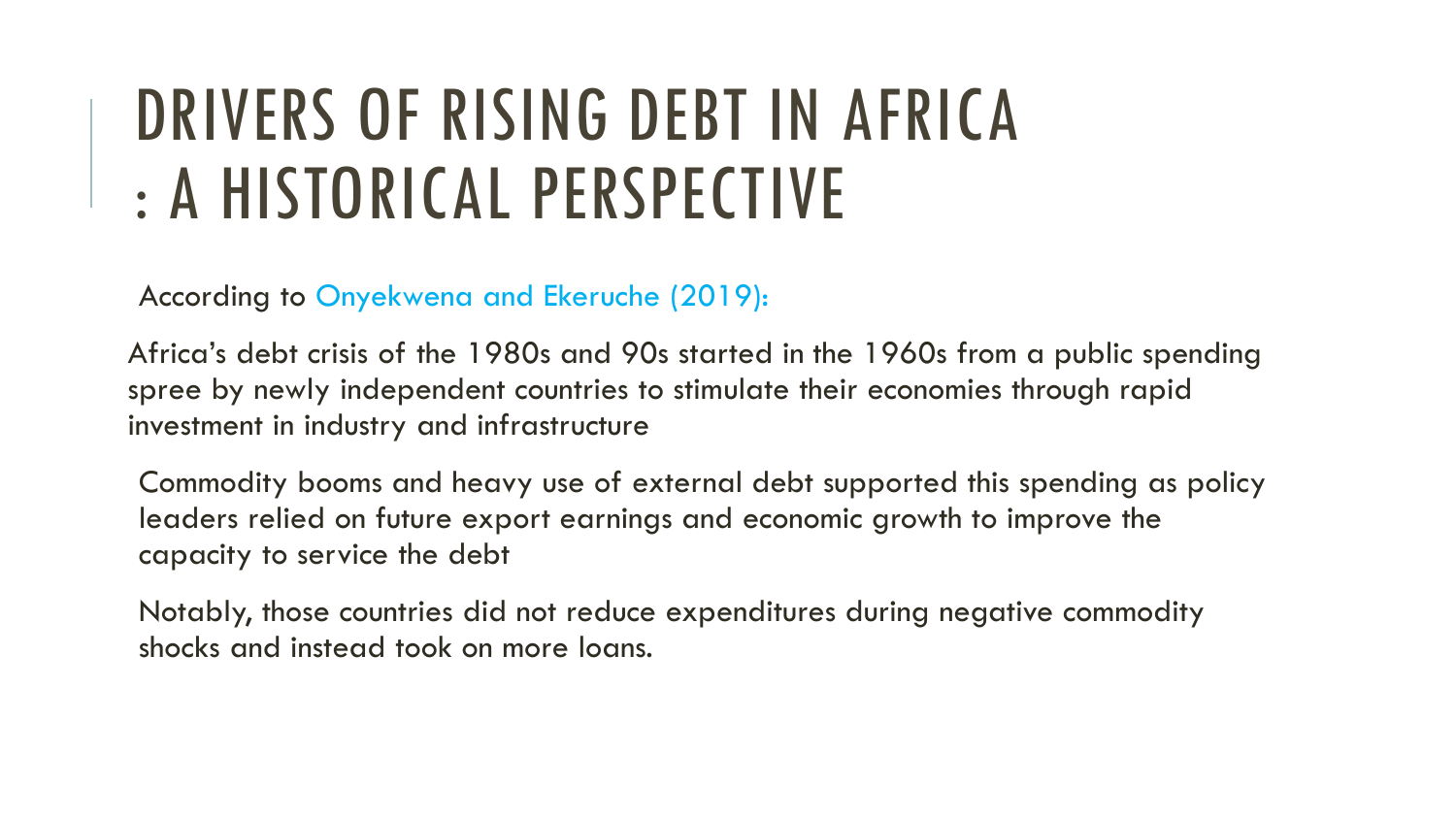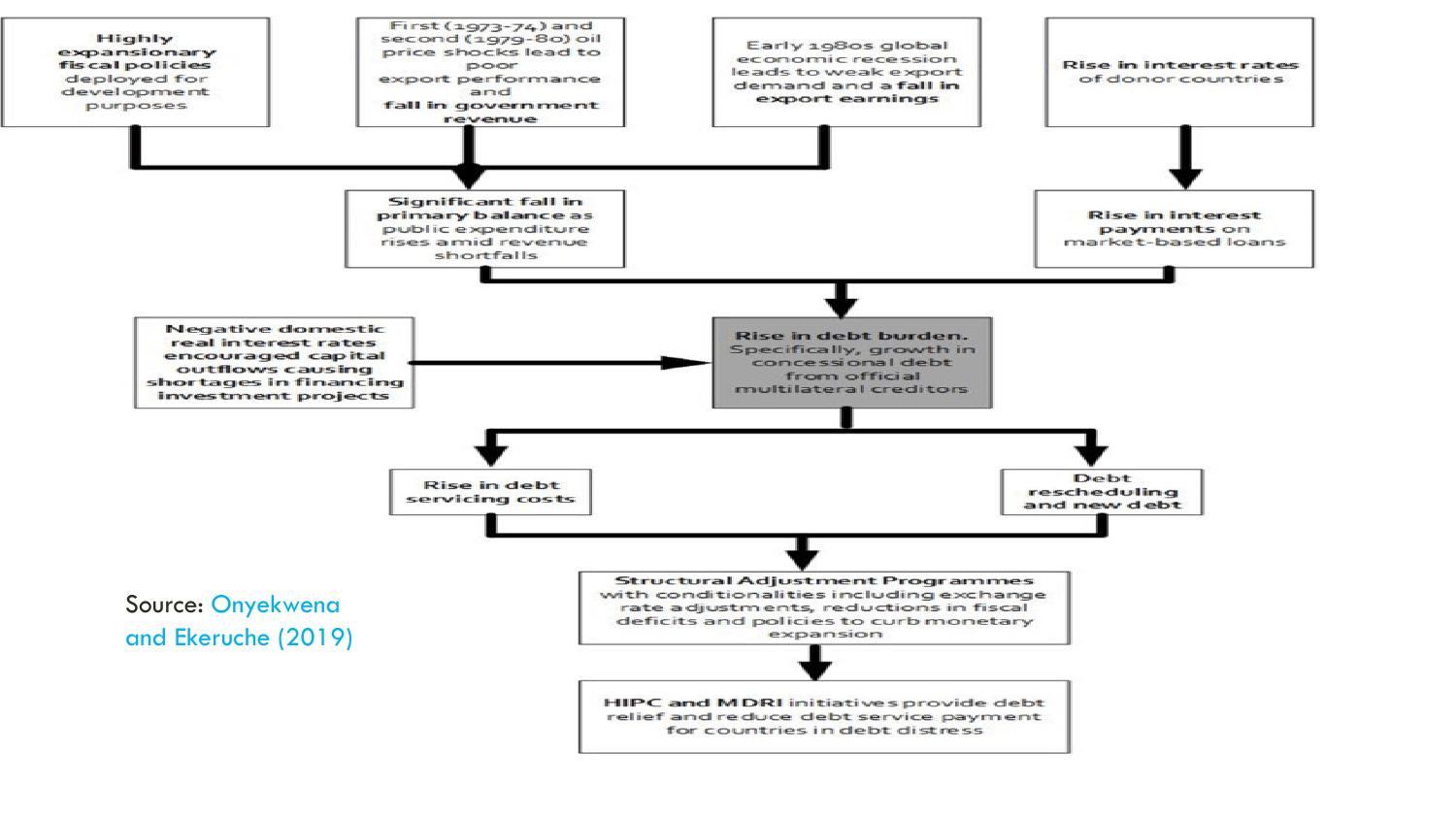#### DRIVERS OF RISING DEBT IN AFRICA : A HISTORICAL PERSPECTIVE

A summary of main causes of the debt crisis of the 1980s and 1990s

- I. The global recession of the 1980s
- II. The decline in net capital inflows into African countries due to negative real interest rates

III. The rise in interest rates in developed countries

IV.Failure to abandon expansionary fiscal policies when exports and economic growth declined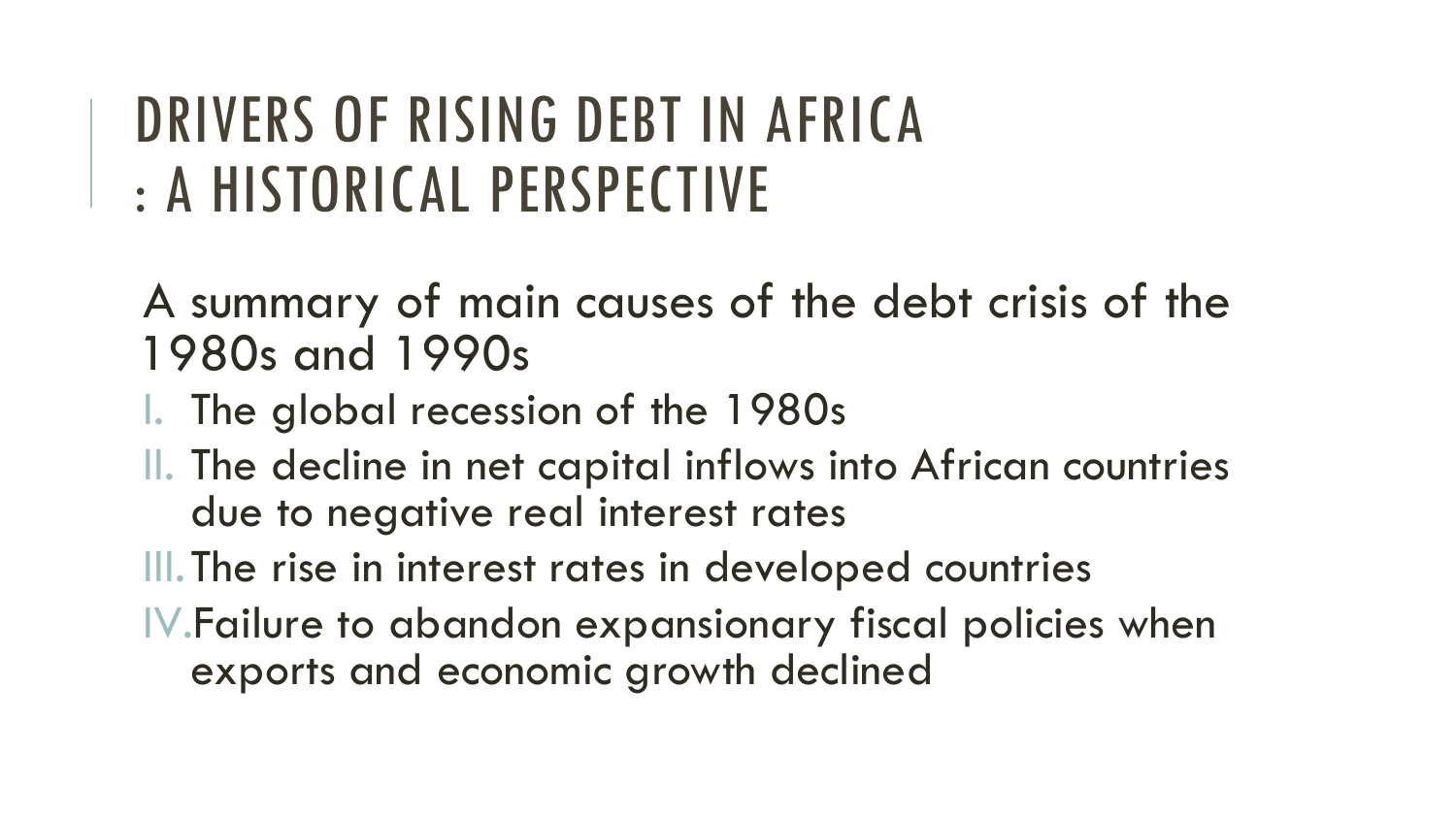#### Drivers of Rising Debt in Africa Current causes are they any different from the past?

Increased investment in infrastructure spending to meet the infrastructure deficit (but also driven by *political appeasement* (Problem is benefits of debt- immediate but costs in future! )

The rise in Chinese lending to Africa that has no governance conditionality on lending. China committed \$125 billion in loans to sub-Saharan African countries between 2000 and 2017 . Chinese lending to the region has accelerated since 2012 to about \$10 billion every year from an average of \$5 billion between 2005 and 2010.

Availability of commercial lending: Most countries have raised Euro-bonds e.g. Ethiopia, Kenya, Ghana, Zambia etc. The share of private lending to Africa has risen from 9 percent of external debt in 2000 to 17 percent in 2017.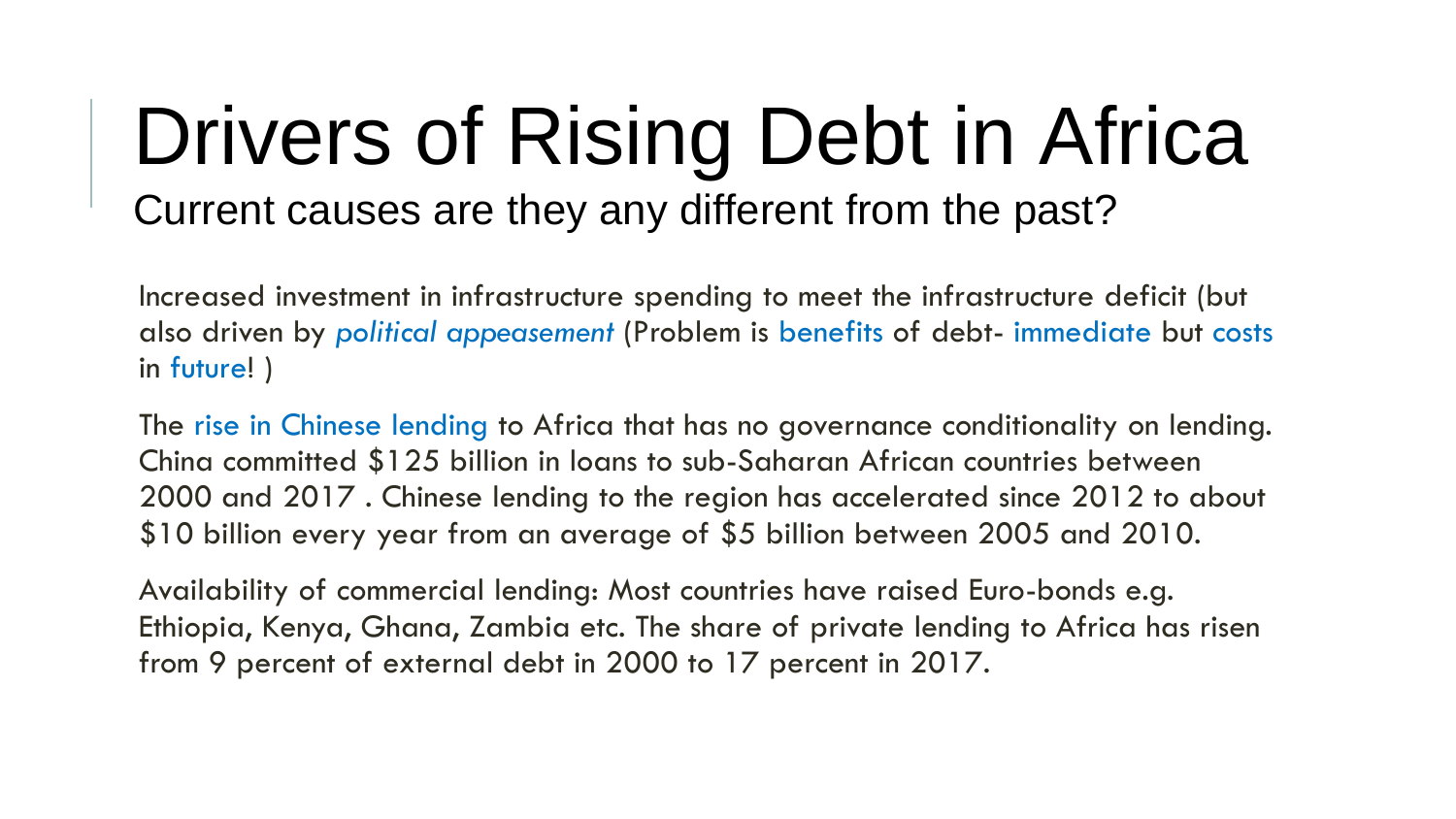# DRIVERS OF RISING DEBT IN AFRICA

Counter-cyclical spending to stimulate economy during the global recession of 2008

Poor governance: Lack of transparent clear simple rules on when, what and from whom to borrow! Lack of fiscal rules. E.g. Mozambique and hidden debts

Exchange rate depreciation e.g. in Zambia where the exchange rate depreciated and payments have had a negative effect on debt repayments

Declining growth driven by commodity price shocks (Africa still mostly commodity dependent)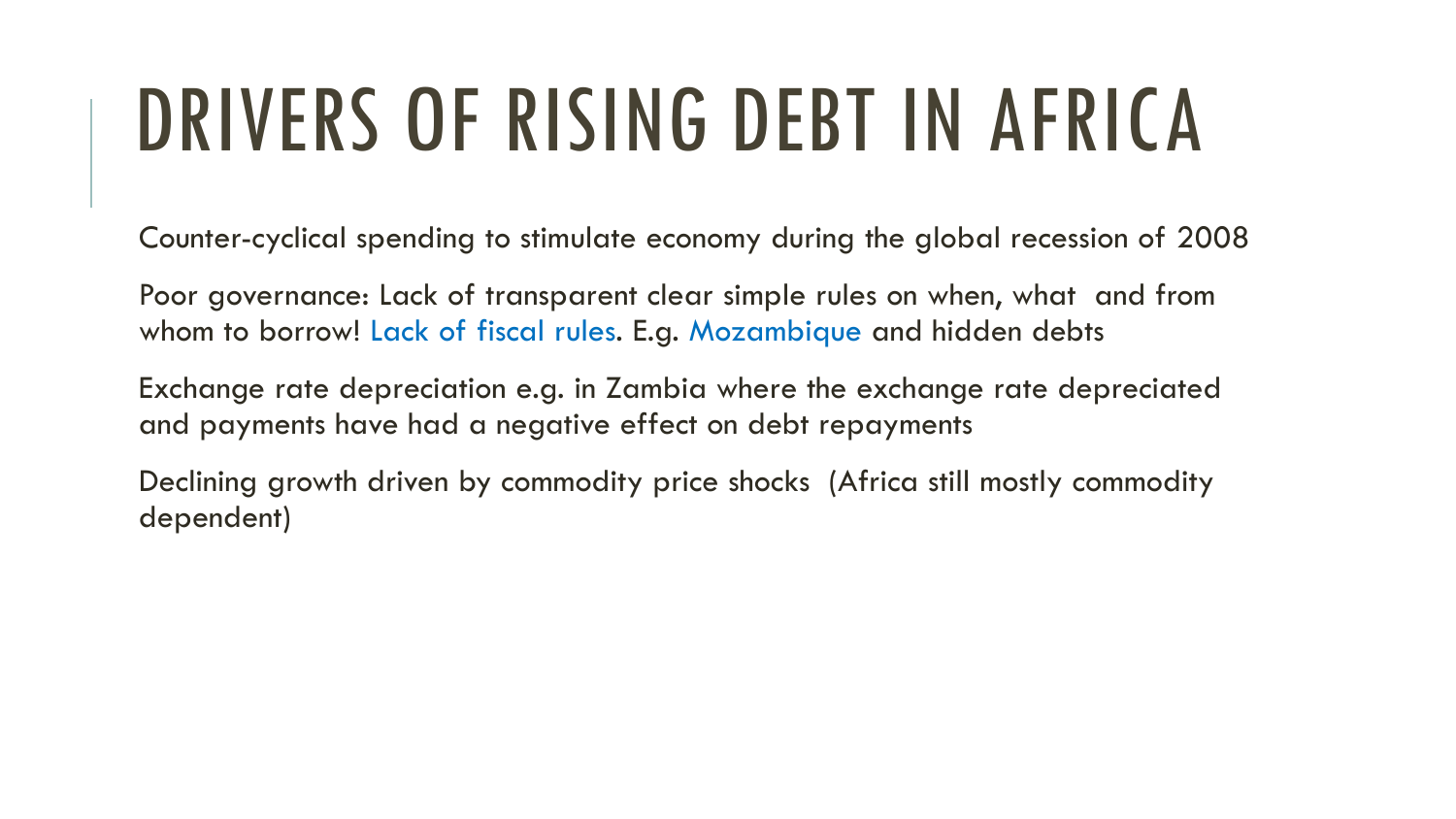# WHAT CAN BE DONE FOR AFRICA TO AVOID ANOTHER DEBT CRISIS

Increasing domestic resource mobilization

Concerted efforts towards curtailing illicit financial transfers

Accelerating structural transformation to move away from dependency on commodities

Credible austerity measures ( to include scaling down infrastructure projects)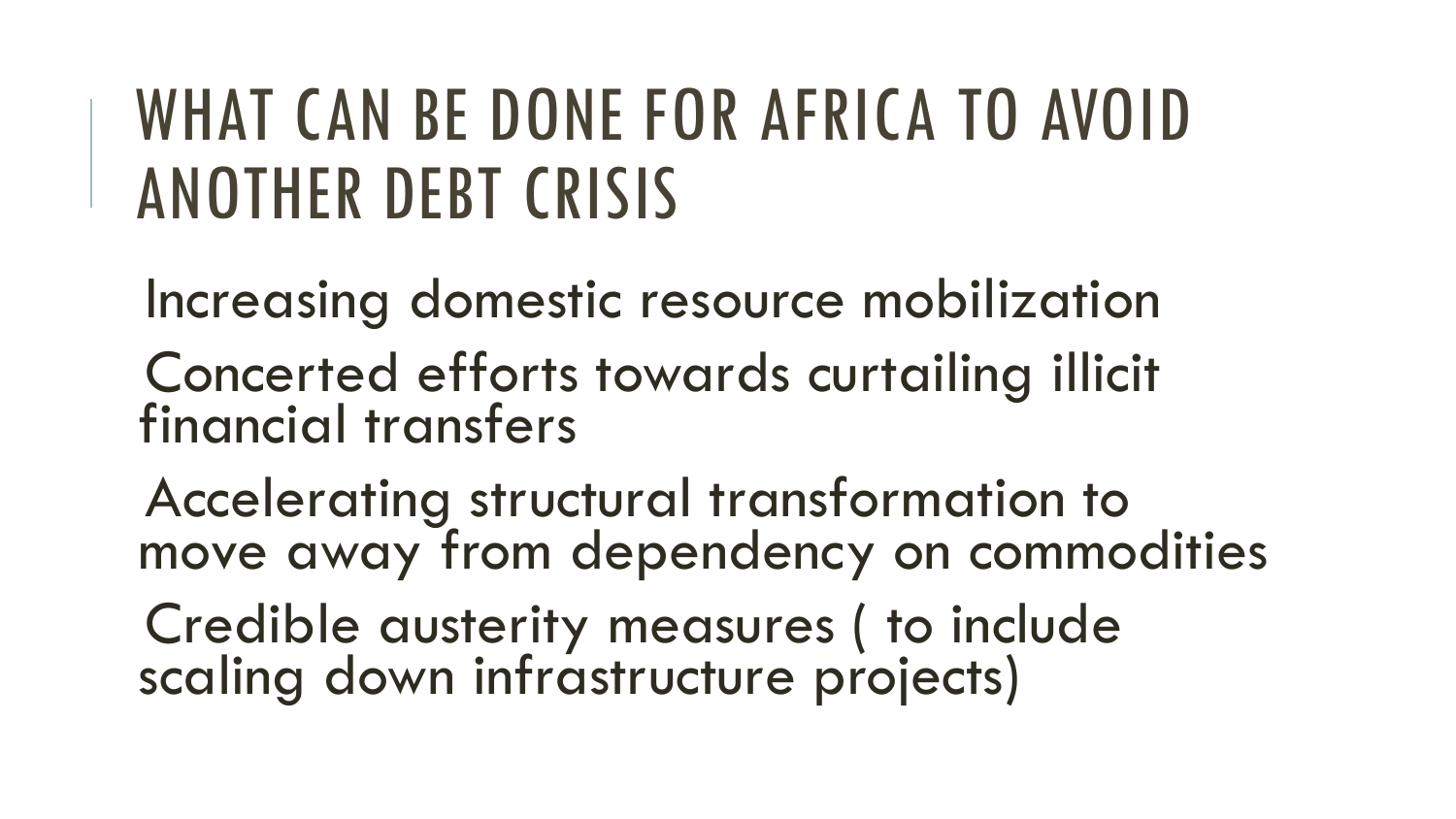#### WHAT CAN BE DONE TO FOR AFRICA TO ANOTHER AVOID DEBT CRISIS

Transparency and accountability in debt management: Need for regular comprehensive debt reports a necessity) there should be no room for hidden debts!

The fight against corruption is indeed a fight to ensure dampened appetite for debt procurement! If debt is financing corrupt projects then we have a big problem.

Project appraisal to assure value for money and quality of projects.

Implementing legally binding fiscal rules that will guide when and how much to borrow. These can even have a punitive measures.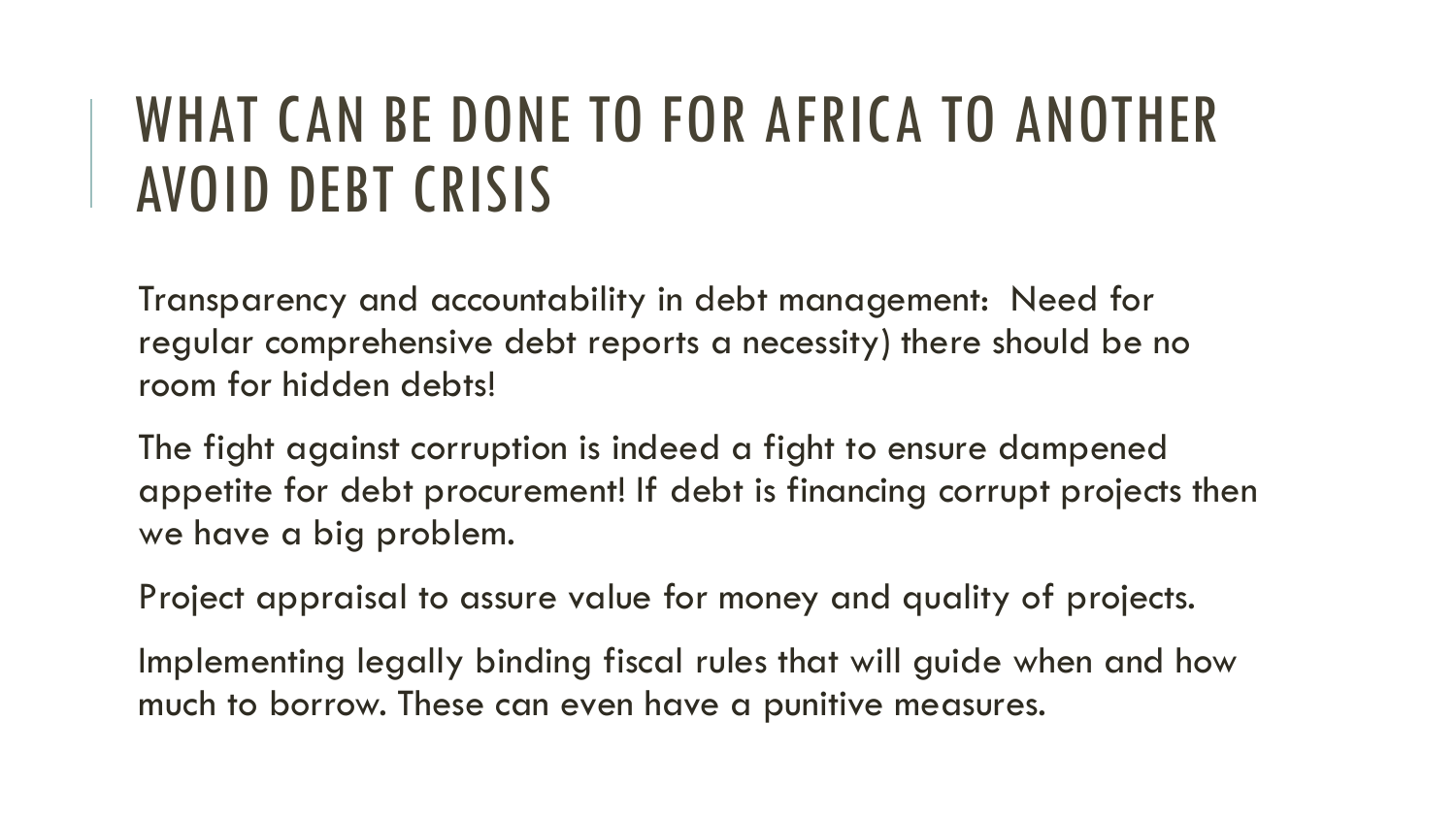### CONCLUSION:

Public debt has now climbed above 50% of Gross Domestic Product (GDP) in nearly half of the countries in sub-Saharan Africa.

We are not yet at pre-HIPC levels of debt but the concern is that the debt is rising at a faster rate than before

The fact that debt is now either commercial (by private banks and bond holders) or bilateral casts serious doubt if another debt relief can happen

Fiscal rules rather than discretion in debt contracting process will help in controlling the debt process.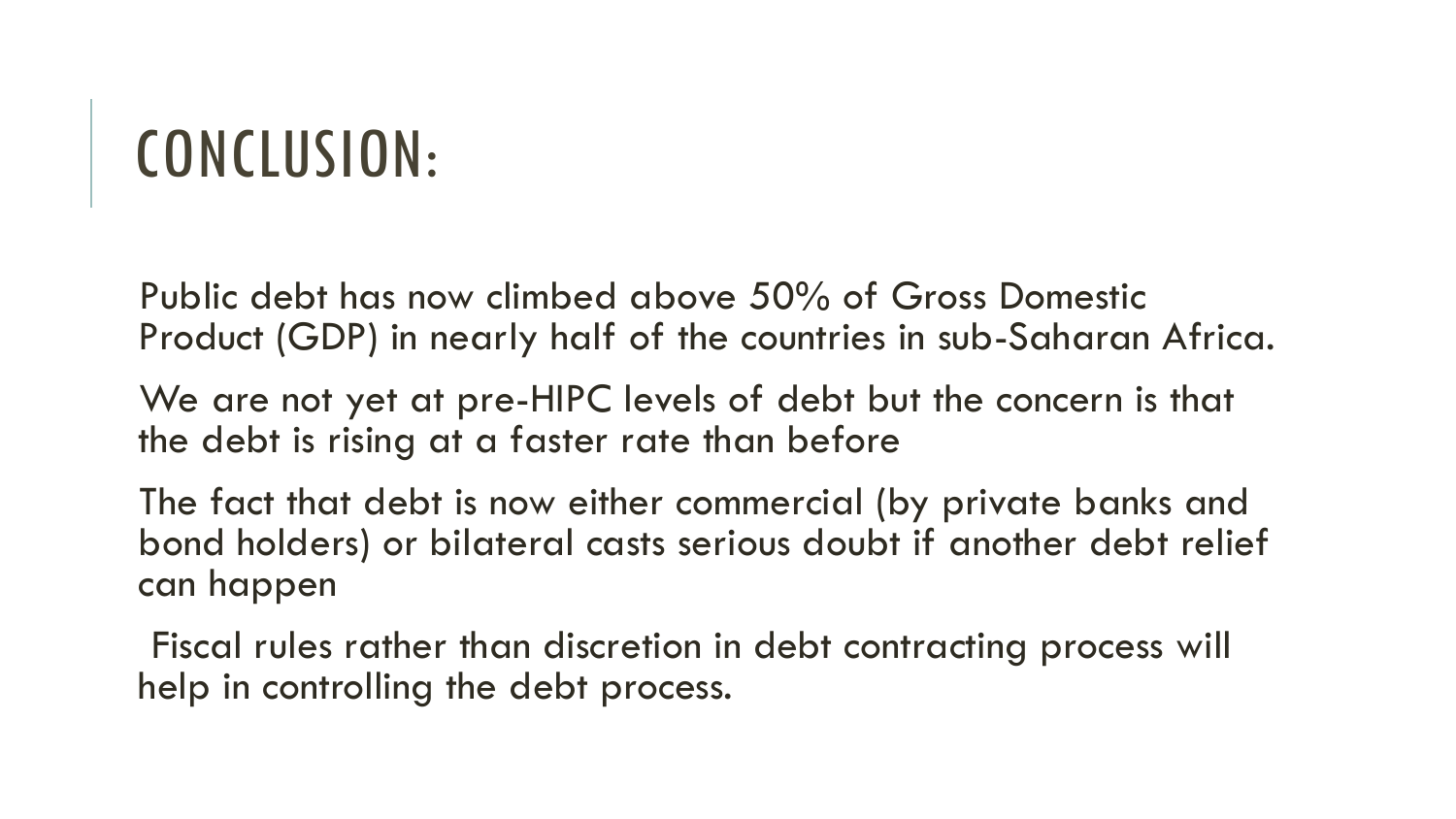# WORKS CITED

Samira , J (2015) Borrowng Responsibly : Africa's Debt Challenge

[https://www.un.org/africarenewal/magazine/august-2015/borrowing-responsibly-africa%E2%80%99s-debt](https://www.un.org/africarenewal/magazine/august-2015/borrowing-responsibly-africa%E2%80%99s-debt-challenge)**challenge** 

Coulibary , B.S. Ghandi, D and Senbet, L.W (2019) Is Sub-Saharan Africa Facing Another Systemic Sovereign Debt [Crisis? Brookings Policy Brief https://www.un.org/africarenewal/magazine/august-2015/borrowing-responsibly](https://www.un.org/africarenewal/magazine/august-2015/borrowing-responsibly-africa%E2%80%99s-debt-challenge)africa%E2%80%99s-debt-challenge

Onyekwena, C. and Ekeruche, M.A (2019) Is a Debt Crisis Looming in Africa Centre for the Study of Economies of [African Brookings Policy Paper https://www.brookings.edu/blog/africa-in-focus/2019/04/10/is-a-debt-crisis](https://www.brookings.edu/blog/africa-in-focus/2019/04/10/is-a-debt-crisis-looming-in-africa/)looming-in-africa/